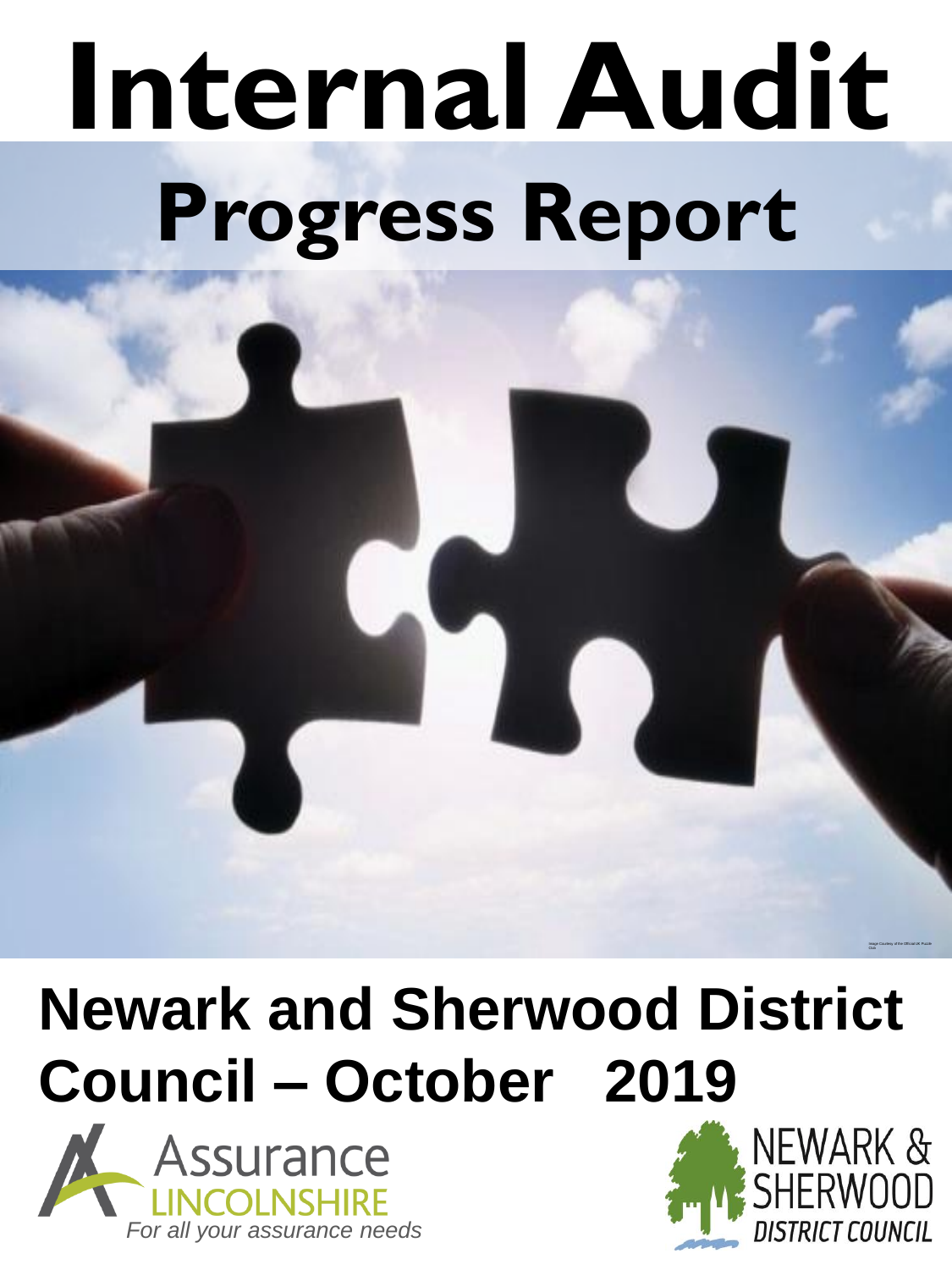## **Contents**

### **Key Messages** Page 1

| <b>Introduction</b> |  |
|---------------------|--|
| <b>Summary</b>      |  |
| <b>Assurances</b>   |  |

### **Internal Audit work completed Fage 2** Page 2

**Overview of Assurances Audit Reports at Draft Work in Progress Other work Changes to the audit plan**

### **Appendices** Page 7

**Assurance Definitions & recommendation ranking Audits with Limited Assurance Details of Overdue Actions 2019/20 Audit Plan to Date**

**Lucy Pledge** - Audit and Risk Manager (Head of Internal Audit) **[lucy.pledge@lincolnshire.gov.uk](mailto:Lucy.pledge@lincolnshire.gov.uk)**

**Rachel Abbott –** Audit Team Leader **[Rachel.Abbott@lincolnshire.gov.uk](mailto:rachel.abbott@lincolnshire.gov.uk)**

**Amanda Hunt -** Principal **[Amanda.hunt@newark-sherwooddc.gov.uk](mailto:Lucy.pledge@lincolnshire.gov.uk)**

This report has been prepared solely for the use of Members and Management of Newark and Sherwood District Council. Details may be made available to specified external organisations, including external auditors, but otherwise the report should not be used or referred to in whole or in part without prior consent. No responsibility to any third party is accepted as the report has not been prepared, and is not intended for any other purpose.

The matters raised in this report are only those that came to our attention during the course of our work – there may be weaknesses in governance, risk management and the system of internal control that we are not aware of because they did not form part of our work programme, were excluded from the scope of individual audit engagements or were not bought to our attention. The opinion is based solely the work undertaken as part of the agreed internal audit plan.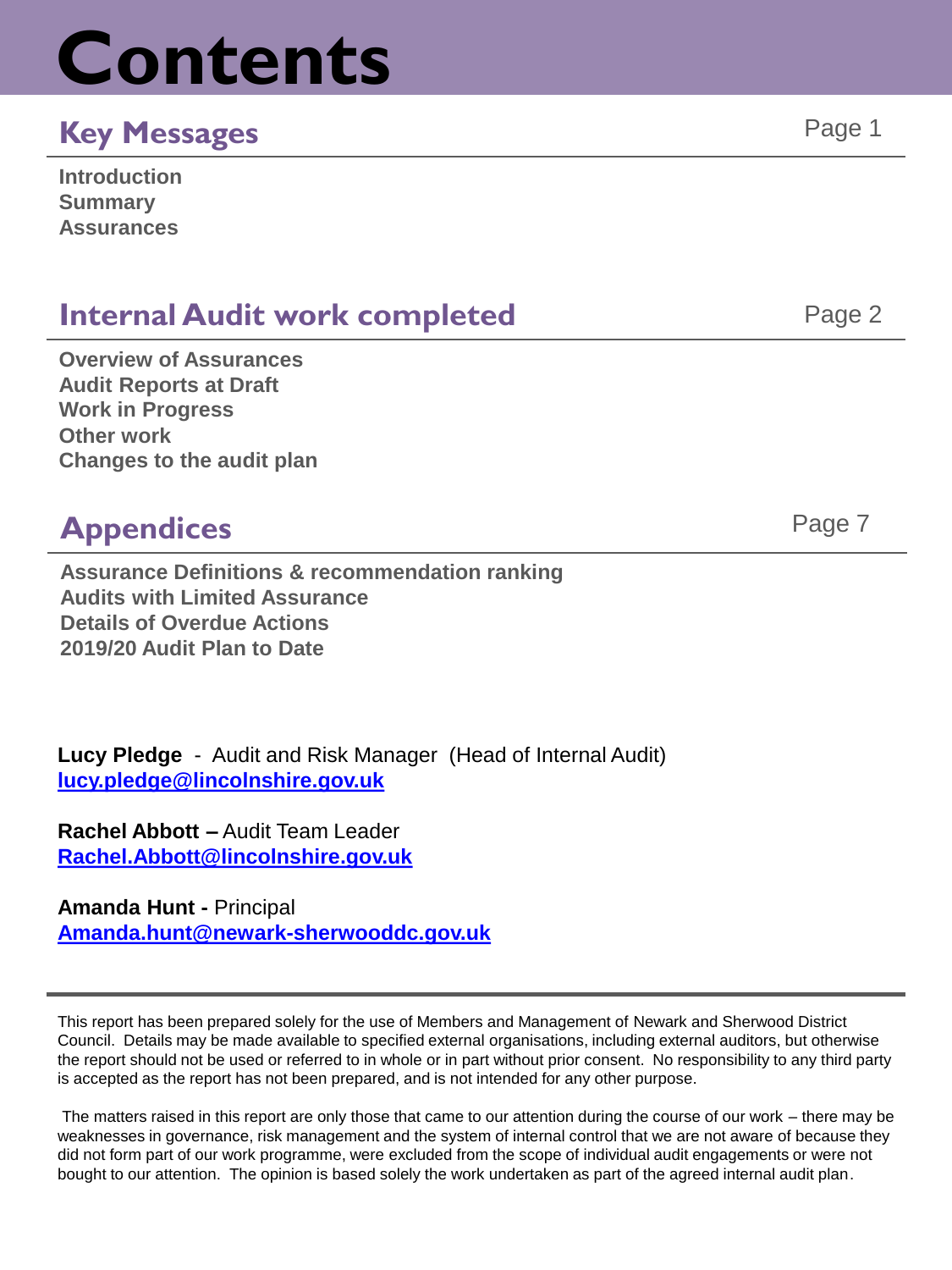## **Introduction**

The purpose of this report is to:

- Provide details of the audit work during the period April 2019 to 31 October 2019
- Advise on progress with the 2019/20 plan and outstanding work carried forward from 2018/19
- Raise any other matters that may be relevant to the Audit Committee role

## **Key Messages**

During the period we have completed 8 assurance audits\*:-

- Community Centres Limited
- Procurement Card Limited
- Strategic Asset Management Substantial
- ICT Governance Substantial
- Customer Comments Substantial
- NSDC Companies (Governance) Substantial
- Financial Strategy and Modelling High
- Follow-up Work (implementation of actions High

Summaries of these are provided on the following pages. Appendix 2 also provides more information on the Limited Assurance audits.

We have 3 audits at draft report stage and 6 in progress. Appendix 4 sets out progress against the plan.

Overall there are 47 agreed actions remaining to be implemented (16 'High' rated and 31 'Medium' rated recommendations). There are 25 actions that are overdue, 13 high and 12 Medium. Appendix 3 shows the progress made on the implementation of the recommendations and provides a list of the High risk ones outstanding.

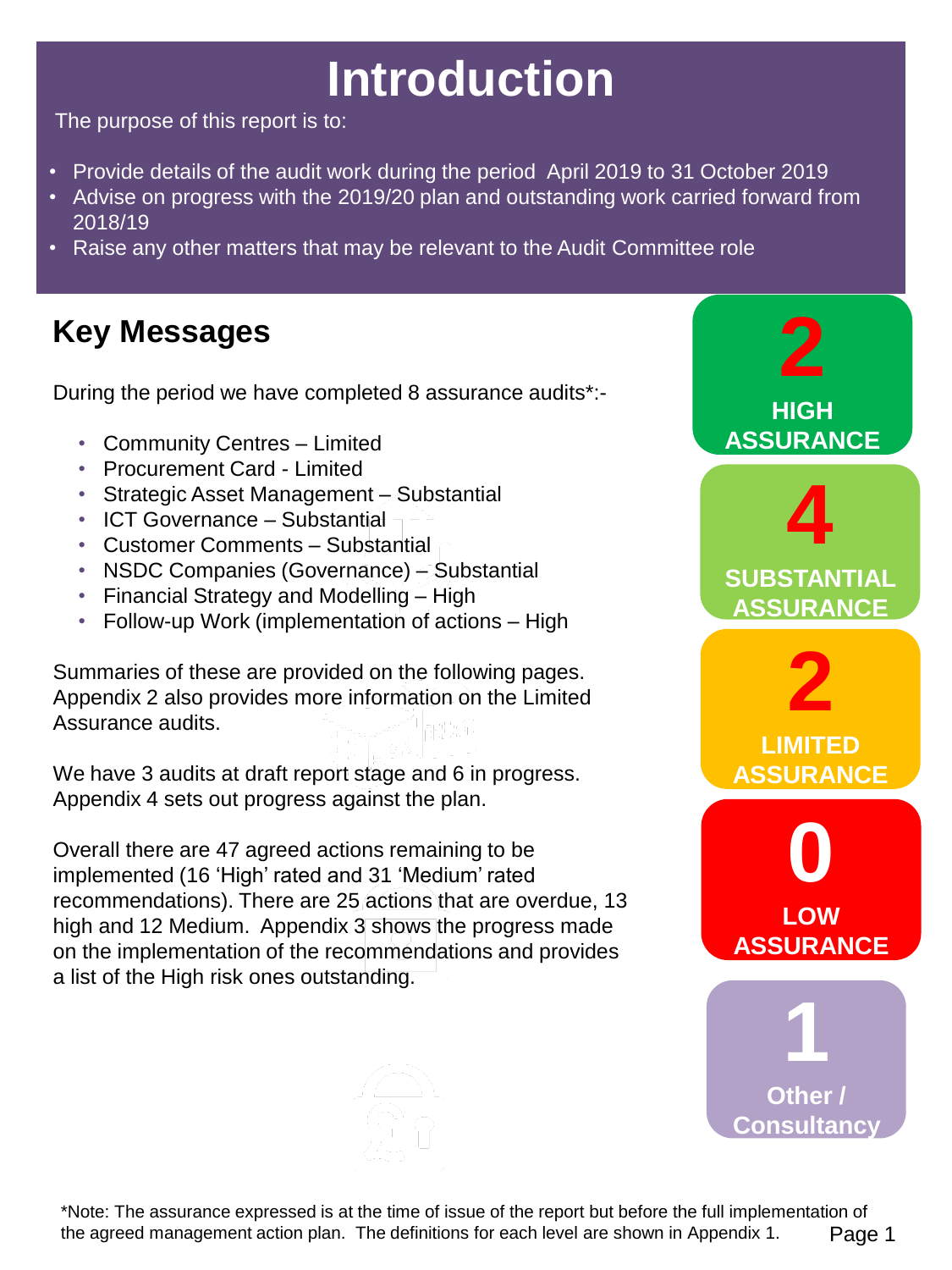## **Overview of Assurances**

## **Limited Assurance**

|                                    | It is important that the council have an understanding of how the<br>centres are performing to be able to minimise risk and be assured that<br>they and their assets are protected. Currently there is no clear structure<br>or performance measures to be able to gain a view as to what is taking<br>place within the centres.<br>Community Centres are both Assets and Liabilities. Assets as buildings<br>within the community supporting achievement of the community plan.<br>Liabilities as without structured management they can be a financial |
|------------------------------------|----------------------------------------------------------------------------------------------------------------------------------------------------------------------------------------------------------------------------------------------------------------------------------------------------------------------------------------------------------------------------------------------------------------------------------------------------------------------------------------------------------------------------------------------------------|
| <b>Community</b><br><b>Centres</b> | cost to the council and affect its reputation.<br>Council purpose and values include being commercial and business<br>like, careful and creative with resources securing value for money.<br>Ensuring community centres value as an asset by increasing oversight<br>structure will support these values.                                                                                                                                                                                                                                                |
|                                    | Recommendations are focused on creating a structure for monitoring<br>community centres so that all checks and communications are<br>documented in one place. Giving the council an overview of what value<br>centres are adding and if any further controls are necessary to minimise<br>risks.                                                                                                                                                                                                                                                         |
| <b>Procurement</b><br><b>Card</b>  | We identified a number of areas which require improvement to ensure<br>that procurement card transactions made are appropriate and the<br>potential for fraud is reduced.                                                                                                                                                                                                                                                                                                                                                                                |
|                                    | Monitoring and oversight of card usage is limited with no monitoring<br>reports being produced and authorisers not carrying out a full check of<br>expenditure to receipts prior to authorising it. Receipts are not all<br>scanned in to support the transactions and an annual review of<br>cardholders does not take place. There are issues with the VAT which<br>is often not supported by VAT receipts and has to be reviewed fully by<br>Finance.                                                                                                 |
|                                    | The administration arrangements could also be improved with cards<br>being signed back in when the cardholder leaves the authority,<br>maintenance of the approval process and confirmation of card<br>cancellations.                                                                                                                                                                                                                                                                                                                                    |
|                                    | Security of the cards themselves needs to be considered as they are<br>contactless and passwords for the portal are documented and seen by<br>others.                                                                                                                                                                                                                                                                                                                                                                                                    |
|                                    | The arrangements for reporting breaches of the terms of use of the<br>cards by cardholders require strengthening with appropriate actions<br>being taken to prevent further breaches.                                                                                                                                                                                                                                                                                                                                                                    |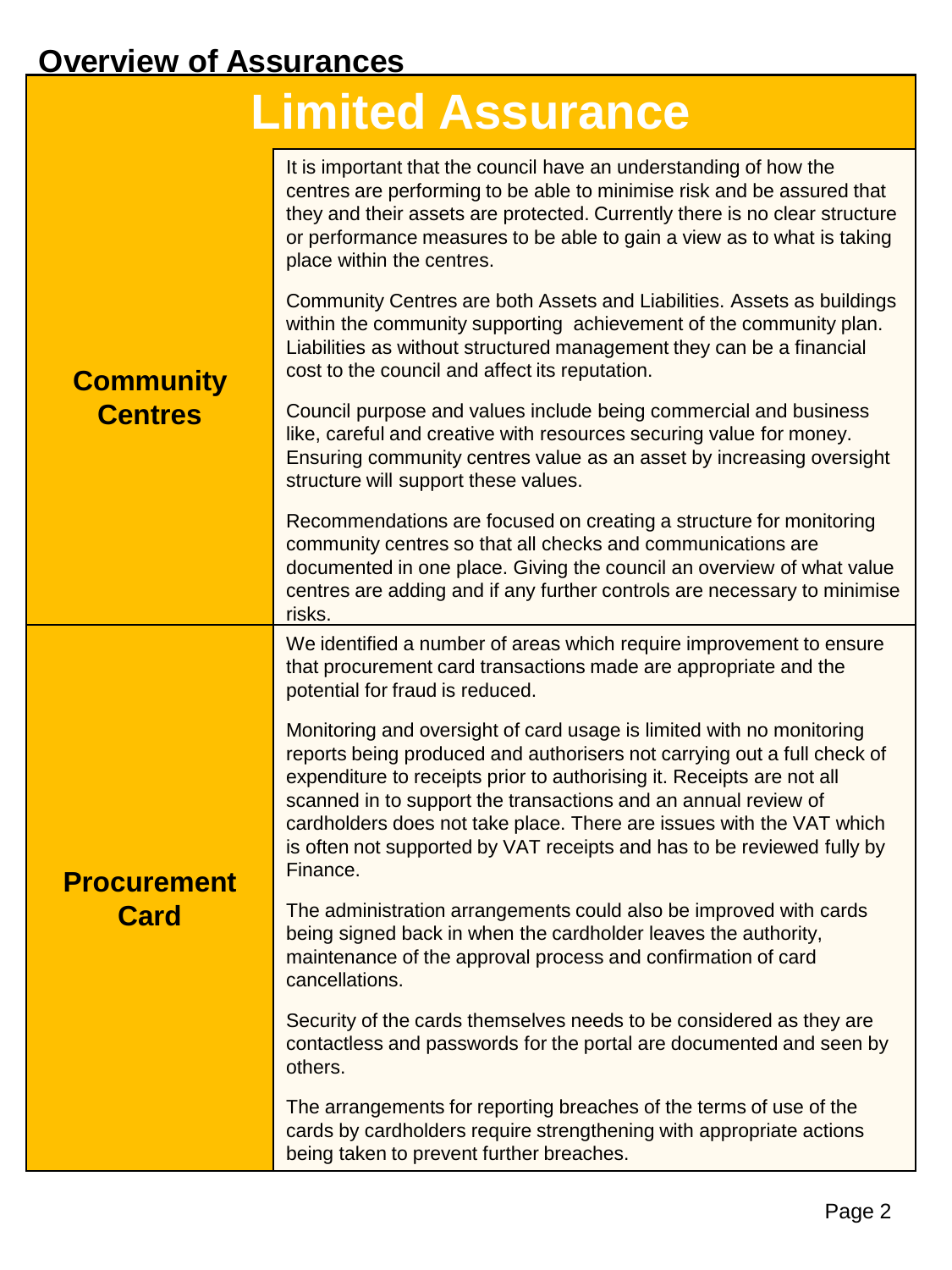## **Overview of Assurances - continued**

| <b>Strategic Asset</b><br><b>Management</b> | Although a Substantial assurance level is given, it is noted that this was<br>a borderline Limited.<br>The strategic asset management team is staffed with experienced and<br>knowledgeable officers who are enthusiastic and are working hard to<br>manage the council's assets and deliver projects. The team has a heavy<br>workload relative to its resources but through the efforts of its staff are<br>delivering an effective service and have responded positively to new and<br>increased responsibilities.<br>There are areas that could be strengthened to ensure performance is<br>effectively managed and reported, risks are identified and mitigated and<br>ideas for future development are captured and advanced.                                                                                                                                                                      |
|---------------------------------------------|----------------------------------------------------------------------------------------------------------------------------------------------------------------------------------------------------------------------------------------------------------------------------------------------------------------------------------------------------------------------------------------------------------------------------------------------------------------------------------------------------------------------------------------------------------------------------------------------------------------------------------------------------------------------------------------------------------------------------------------------------------------------------------------------------------------------------------------------------------------------------------------------------------|
| <b>ICT Governance</b>                       | There were adequate structures and decision making arrangements to<br>allow for IT services to be effectively managed and controlled. The<br>Council is currently going through some transition with the structure of<br>the ICT service and currently has an Interim ICT Manager.<br>Staff within the ICT Section are provided with ITIL foundation training.<br>ITIL is a library of volumes describing a framework of best practices for<br>delivering IT services.<br>The ICT Service undertakes an annual account management meeting<br>with business units within the Council and regularly interacts with the<br>Council's Information Governance function.<br>We made recommendations concerning the requirement for a clearer<br>linkage between key ICT strategy documents to confirm alignment<br>between them and for them to review and update policies ensuring<br>management endorsement. |
| <b>Customer</b><br><b>Comments</b>          | Overall, the customer comments arrangements are operating effectively<br>giving customers opportunities to raise concerns, suggestions and<br>compliments on service delivery.<br>The complaints are captured and effectively administered centrally by<br>Customer Services enabling effective monitoring of the responses and<br>compliance with the Council's Customer Feedback Procedure.<br>We raised recommendations around the timeliness of investigations of<br>complaints and ensuring that the recommendations of the Local<br>Government Ombudsman are implemented in a timely manner with the<br>actions taken effectively addressing the identified issues.                                                                                                                                                                                                                                |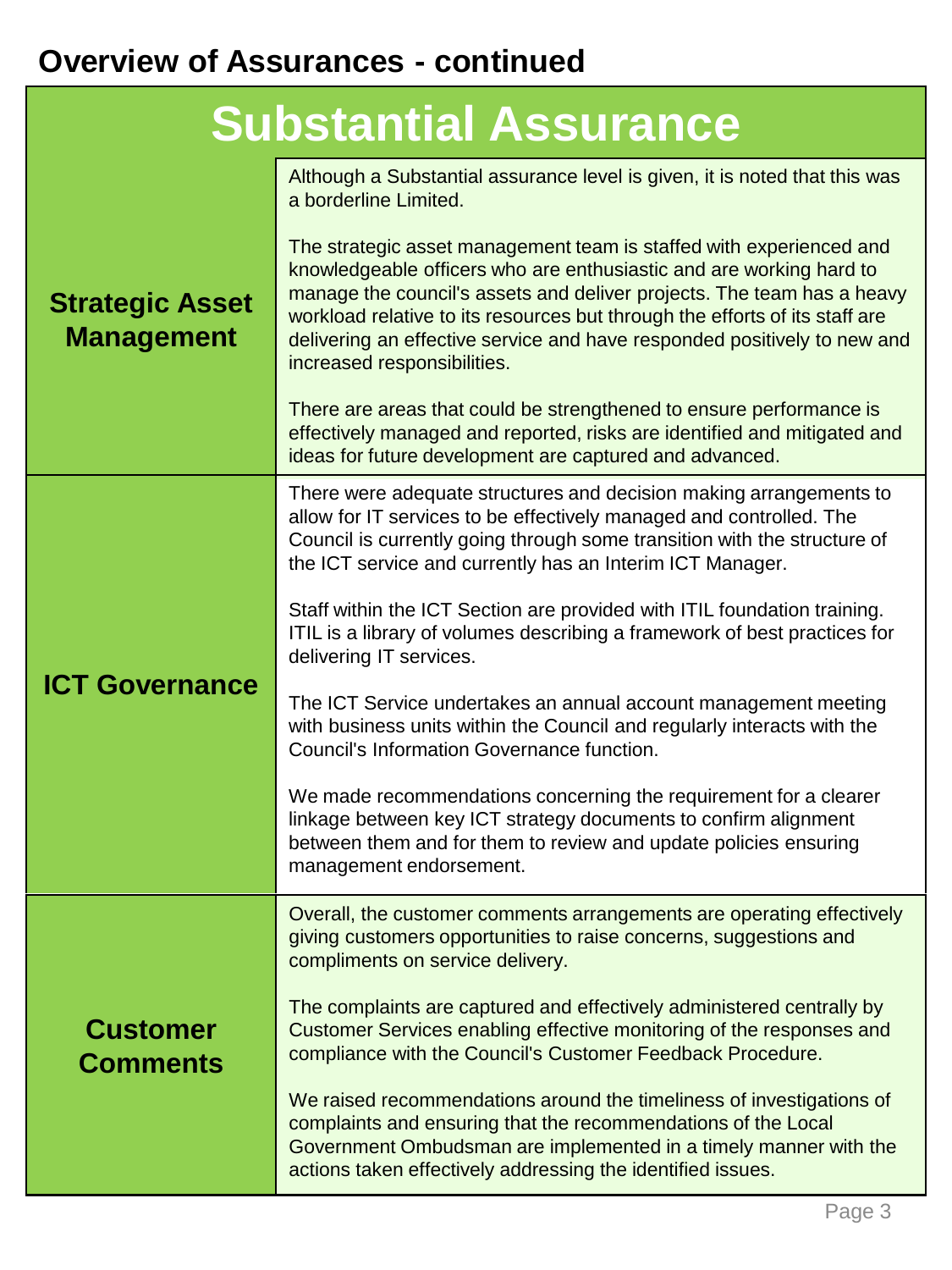#### **Overview of Assurances - continued**

## **Substantial Assurance**

The Governance arrangements in place for the three Companies varies

**NSDC Companies (Governance)**  significantly with structured oversight in place for some but not all. This is reflected in the overall opinion which is borderline Limited due to there being limited guidance available in the governance of the companies and there are some areas which require strengthening. Additional training and documentation of the individual roles of the Scrutiny Committees, group meetings and client oversight is required overall to improve the level of assurance. Other areas which require improvement include ensuring the companies require the same ethical behaviour as the Council and have a risk strategy and risk registers in place identifying the risks they consider will affect their outcomes. The requirements for assurance also require improvement including audit requirements and provision of documents. Whilst the companies have been set up using different models the overall governance requirements remain very similar and consistency between them will help ensure that the processes are effective. **High Assurance Financial Strategy & Modelling** The Council's Medium Term Financial Plan (MTFP) covering the period 2019/20 - 2022/23 appears financially sound and has been sufficiently informed by appropriate sources of evidence. The underlying assumptions made are reasonable and a cautious and prudent approach has been applied when making the financial estimates. Over the term of the MTFP, a cumulative funding gap has been identified and arrangements are in place to resource the shortfall. The Council's General Fund reserves are reviewed annually to ensure sufficient balances are held to support the Council's future financial needs. The outcomes of the Residents Survey consultation have been integrated within the Community Plan and Business units allocate the financial resources through the annual budget setting process in order to achieve the Council's strategic priorities. **Follow-up Work (2018/19)** Overall, we found that the agreed actions have been substantially implemented. Our review identified a couple of areas where supplementary improvements were recommended to enhance the operation of the controls and processes in order to ensure compliance with the General Data Protection Regulations (GDPR). One of these is new whilst the other

builds on what has already been implemented.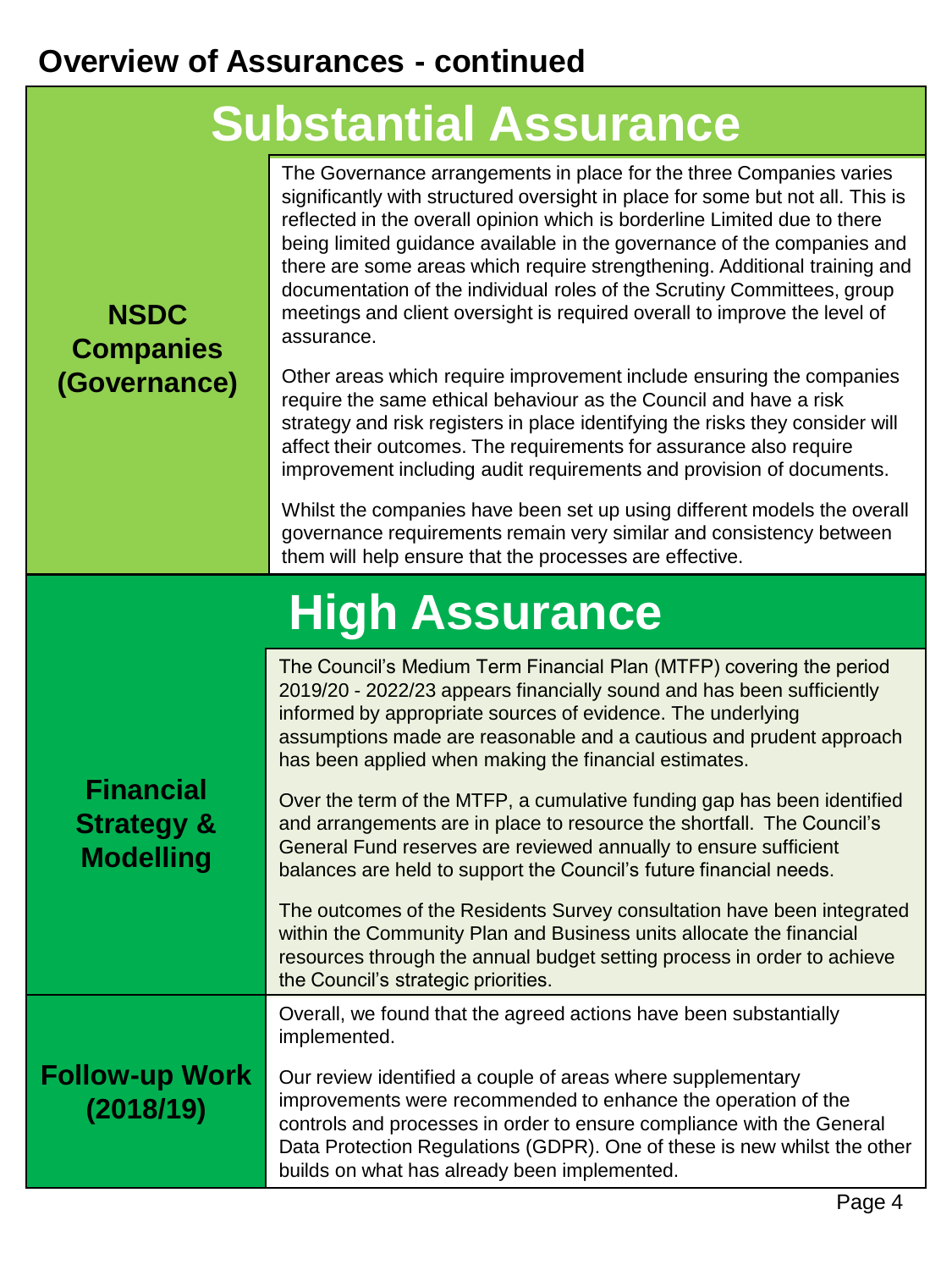

#### **Audits reports at draft**

We have 3 audit's at draft report stage:

- Business Continuity (Follow-up)
- Building Control
- Project / Programme Management

These will be reported to the committee in detail once finalised.

#### **Work in Progress**

We also have 6 audits in progress:

- Commercialisation
- Key Controls
- Corporate Planning
- ICT incident Management
- ICT Patch Management and Change **Control**
- Buttermarket

Details of these can be seen in the 2019/20 plan at Appendix 4.

#### **Other work**

We completed the certification work for the Gilstrap Endowment Fund

We had been commissioned to undertake additional audit work on a consultancy basis we have completed all of which have been completed to at least draft report.

Assurance mapping is underway with Departmental meetings being scheduled to commence shortly.

#### **Changes to the Plan**

We have made three changes to the plan since the previous Committee, two of which have been deferred until 2020/21as agreed by the Client officer:-

- Budgetary Control
- General Ledger / Financial Reporting.

The review of Newark Livestock Market has been cancelled by the client as work is already being undertaken.

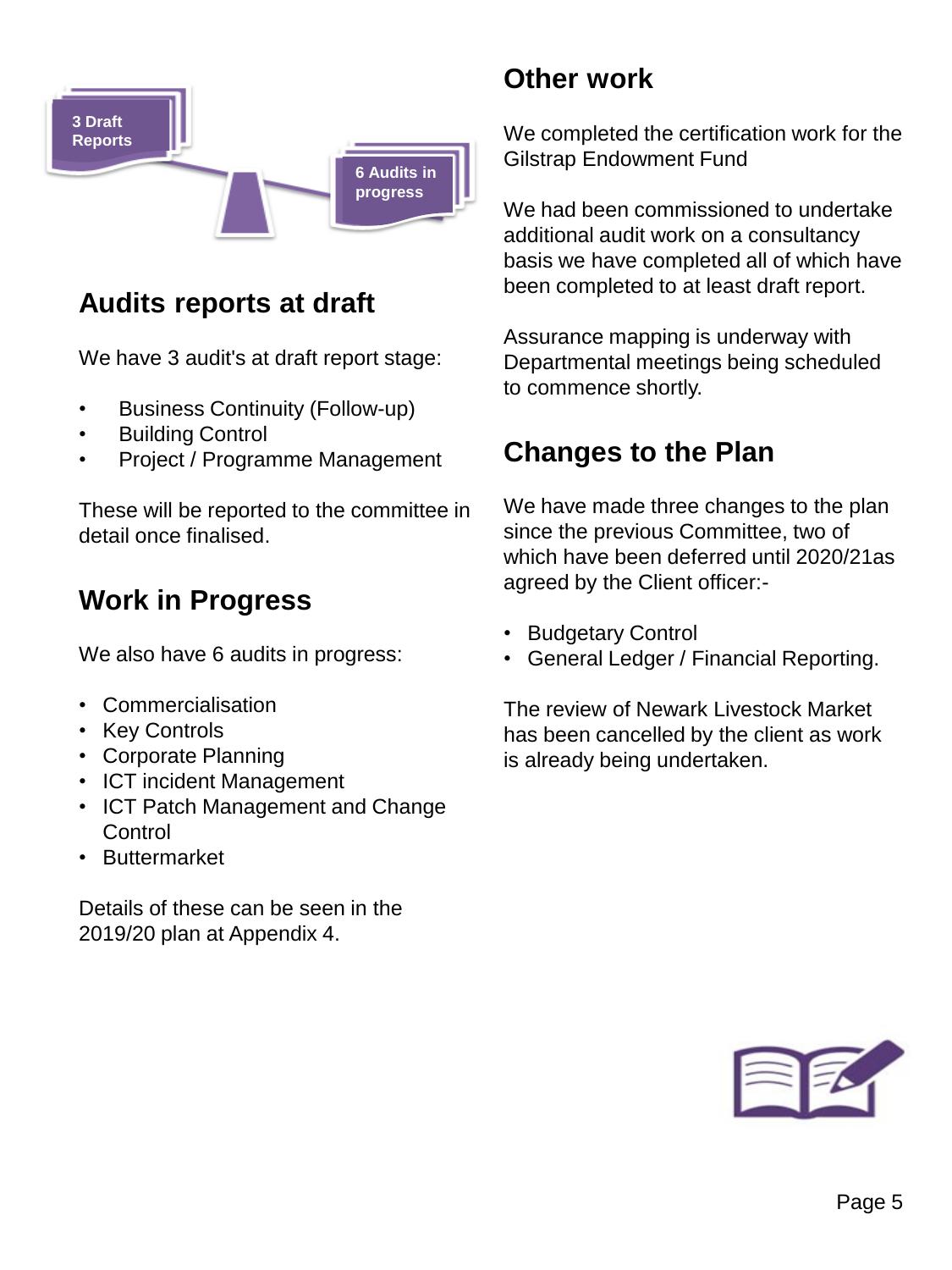



Internal Audit's performance is measured against a range of indicators. The statistics below show our performance on key indicators year to date.

## **Performance on Key Indicators**



## **Rated our service Good to Excellent**





Page 6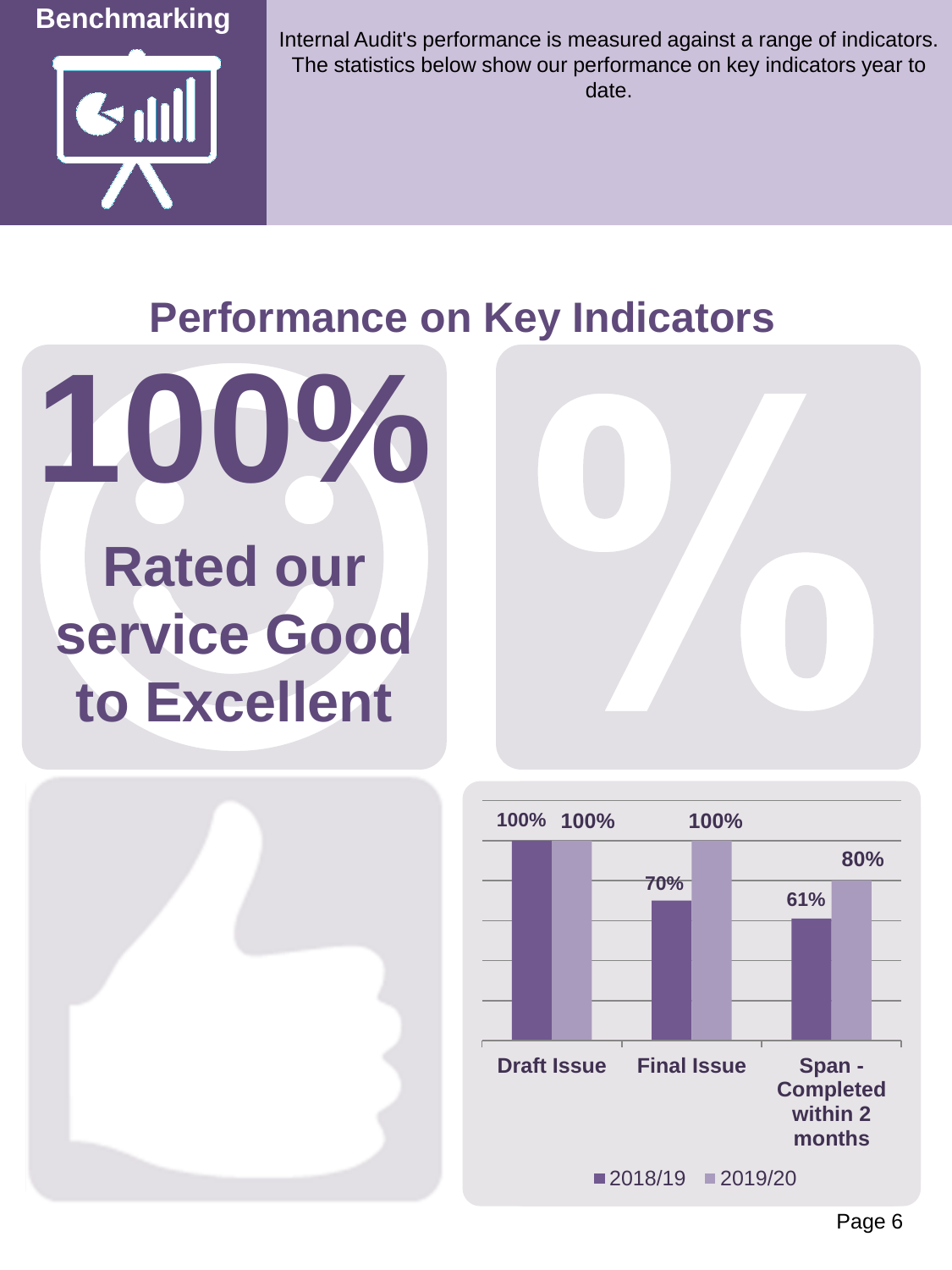## **Appendix 1 Definitions**

| <b>Assurance</b>   |                                                                                                                                                                                                                                                                                                                                                                                                                                                                                                                                 |
|--------------------|---------------------------------------------------------------------------------------------------------------------------------------------------------------------------------------------------------------------------------------------------------------------------------------------------------------------------------------------------------------------------------------------------------------------------------------------------------------------------------------------------------------------------------|
| <b>High</b>        | Our critical review or assessment on the activity gives us a high level of<br>confidence on service delivery arrangements, management of risks, and the<br>operation of controls and / or performance.                                                                                                                                                                                                                                                                                                                          |
|                    | The risk of the activity not achieving its objectives or outcomes is low. Controls<br>have been evaluated as adequate, appropriate and are operating effectively.                                                                                                                                                                                                                                                                                                                                                               |
| <b>Substantial</b> | Our critical review or assessment on the activity gives us a substantial level of<br>confidence (assurance) on service delivery arrangements, management of<br>risks, and operation of controls and / or performance.<br>There are some improvements needed in the application of controls to manage                                                                                                                                                                                                                            |
|                    | risks. However, the controls have been evaluated as adequate, appropriate<br>and operating sufficiently so that the risk of the activity not achieving its<br>objectives is medium to low.                                                                                                                                                                                                                                                                                                                                      |
| <b>Limited</b>     | Our critical review or assessment on the activity gives us a limited level of<br>confidence on service delivery arrangements, management of risks, and<br>operation of controls and / or performance.<br>The controls to manage the key risks were found not always to be operating or<br>are inadequate. Therefore, the controls evaluated are unlikely to give a<br>reasonable level of confidence (assurance) that the risks are being managed<br>effectively. It is unlikely that the activity will achieve its objectives. |
| Low                | Our critical review or assessment on the activity identified significant concerns<br>on service delivery arrangements, management of risks, and operation of<br>controls and / or performance.                                                                                                                                                                                                                                                                                                                                  |
|                    | There are either gaps in the control framework managing the key risks or the<br>controls have been evaluated as not adequate, appropriate or are not being<br>effectively operated. Therefore the risk of the activity not achieving its                                                                                                                                                                                                                                                                                        |

#### **Ranking of Recommendations**

objectives is high.

**High** Immediate management attention is required - an internal control or risk issue where there is a high certainty of: substantial loss / non-compliance with corporate strategies, policies or values / serious reputational damage / adverse regulatory impact and / or material fines (action taken usually within 3 months).

**Medium** Timely management action is warranted - an internal control or risk issue that could lead to financial loss / reputational damage / adverse regulatory impact, public sanction and / or immaterial fines (action taken usually within 6 to 12 months).

#### **Low** Current procedure is not best practice and could lead to minor inefficiencies.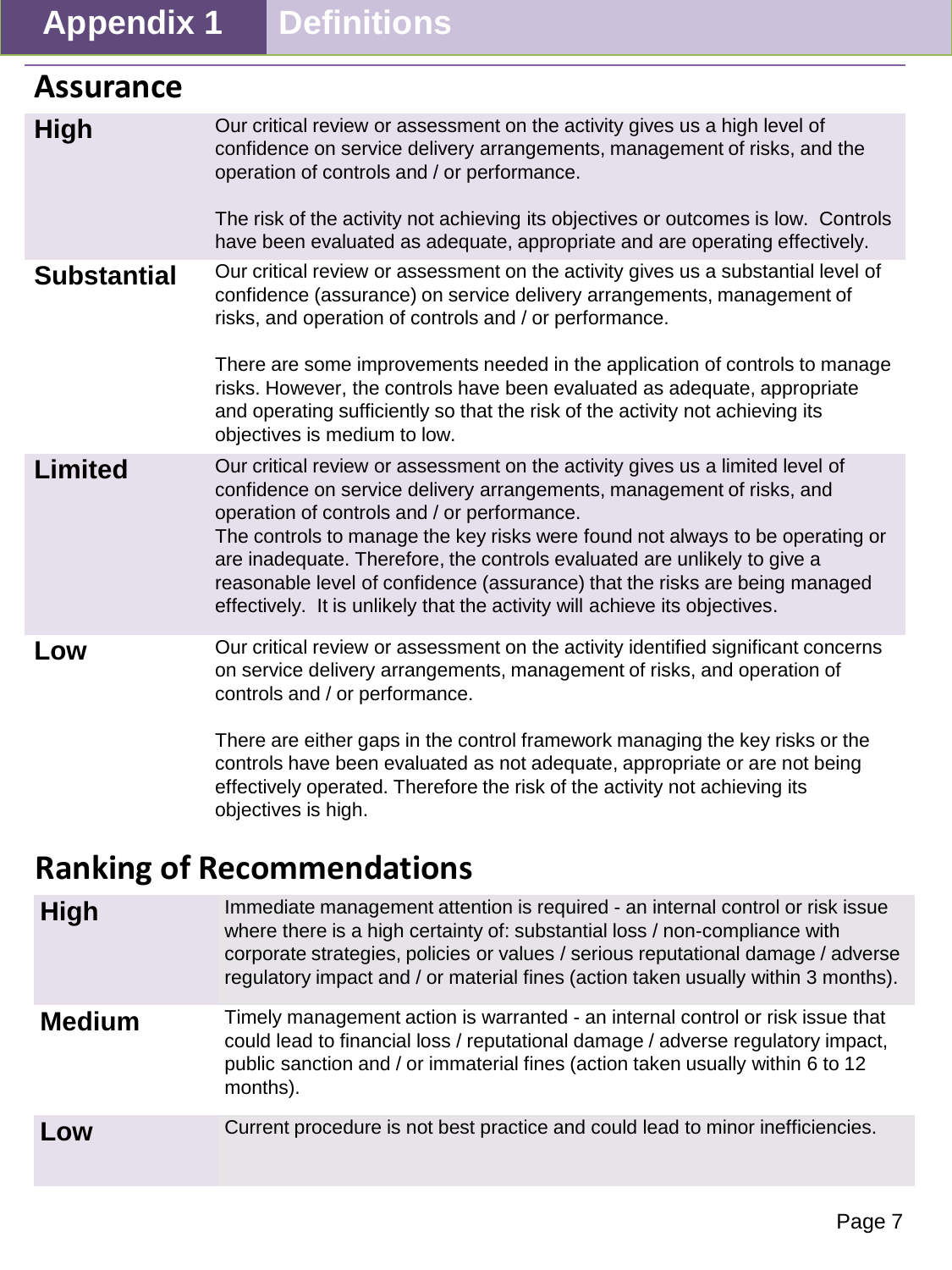## **Community Centres**

| <b>Risk</b>                                                        | Rating<br>$(R-A-G)$ | Recommendations |        |
|--------------------------------------------------------------------|---------------------|-----------------|--------|
|                                                                    |                     | High            | Medium |
| Leases not in place outlining council and tenant responsibiliites. | <b>Medium</b>       | 0               | 0      |
| Action not taken when tenants do not abide by lease arrangements.  | Medium              | 0               |        |
| No structured Management of Processes and risks                    | Medium              |                 |        |
| Maintenance of Centres not maintained                              | <b>Medium</b>       |                 |        |
| Lack of community engagement                                       | Medium              |                 | ٥      |
| <b>TOTAL</b>                                                       |                     |                 | 3      |

### **Scope**

To provide assurance that there are adequate processes in place for ensuring compliance with lease and occupiers liabilities to protect the council and its assets.

#### **Management Comments**

The centres are managed by either charitable management committees or in the case of Fernwood the Parish Council takes an operation lead responsibility. The level of engagement and support from Council staff is, therefore based on specific needs, as and when required or requested save for an annual visit to undertake a repairs and renewals assessment of the Council's asset. This approach has worked well with the centre tenants and is not particularly resource heavy in staffing and budgetary terms.

The recommendations are reasonable and can be implemented as detailed in the action plan to ensure that the relationship between the Council and its tenants is robust. There is an acceptance that the tenants are independent of the Council and should be allowed to manage the assets in an appropriate way albeit with oversight from the Council through an agreed schedule of periodic checks to maintain compliance with legal and regulatory requirements which is in the interest of all parties.

#### **Management Action Plan**

| <b>Finding Recommendation</b>                                                                                                                                                                                                                                                      | <b>Action</b>                                                                | <b>Priority</b> | Due Date                 | <b>Action</b><br><b>Owner</b>                   |
|------------------------------------------------------------------------------------------------------------------------------------------------------------------------------------------------------------------------------------------------------------------------------------|------------------------------------------------------------------------------|-----------------|--------------------------|-------------------------------------------------|
| That a structure and timetable for<br>visits to centres is introduced.<br>Alongside this a check list<br>containing key responsibilities from for the visit.<br>the lease for example<br>maintenance, activities to be<br>carried out should be completed as<br>part of the visit. | To introduce a timetable<br>for annual visits and<br>record summary of notes |                 | Medium 28/12/2019 Senior | Health and<br>Community<br>Relations<br>Officer |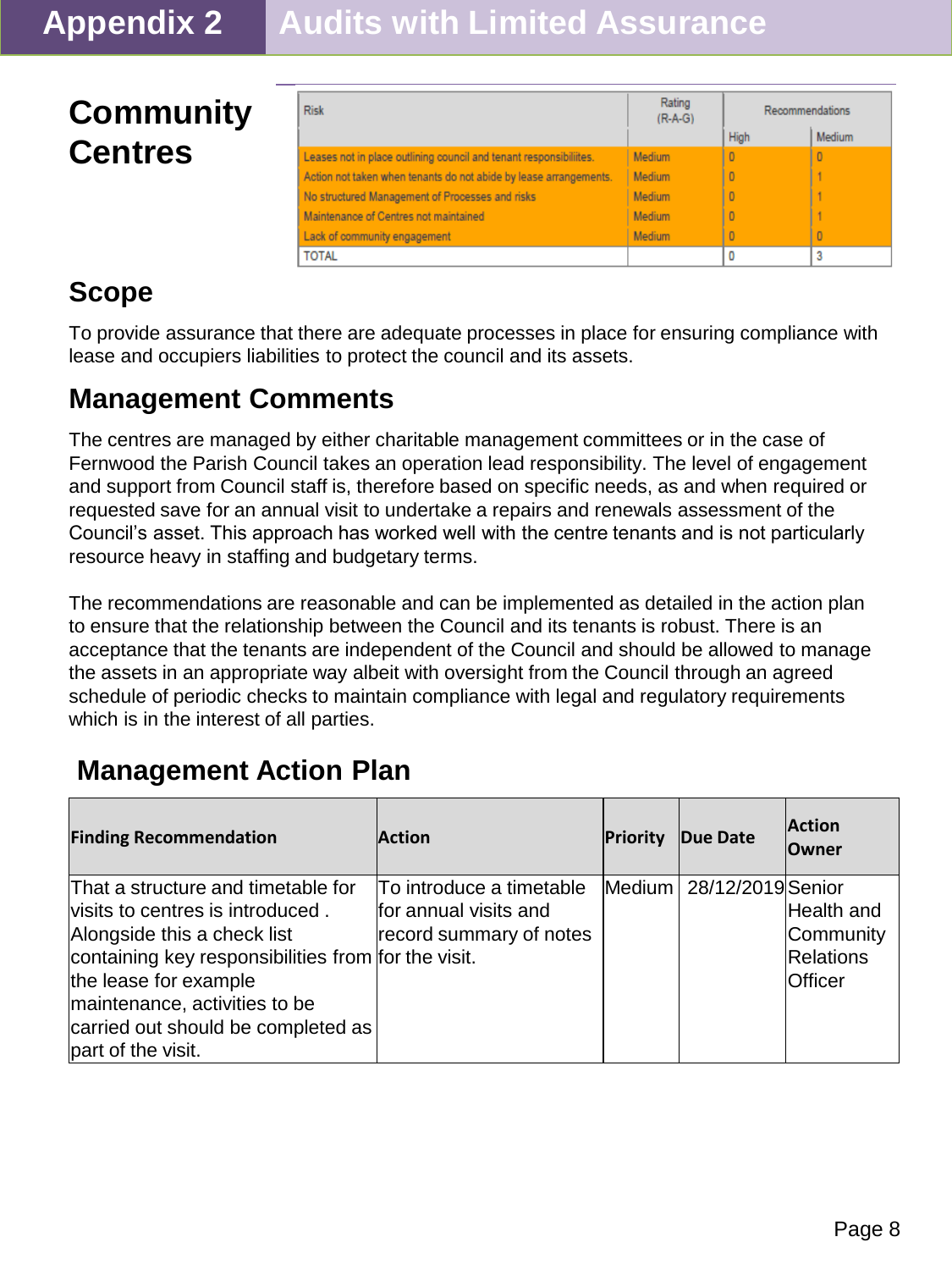| <b>Finding Recommendation</b>                                                                                                                                                                                                                                                                                                                                                                                | <b>Action</b>                                                                                                                                                              | Priority | <b>Due Date</b>   | <b>Action</b><br>Owner                                 |
|--------------------------------------------------------------------------------------------------------------------------------------------------------------------------------------------------------------------------------------------------------------------------------------------------------------------------------------------------------------------------------------------------------------|----------------------------------------------------------------------------------------------------------------------------------------------------------------------------|----------|-------------------|--------------------------------------------------------|
| That community centres are<br>brought into the community<br>plan structure and that some<br>reporting is considered on an<br>annual basis.                                                                                                                                                                                                                                                                   | To create a service plan for<br>the Community Centres.<br>Outlining targets and what<br>they want to achieve within<br>the community.<br>To produce a low level report     | Medium   | 28/03/2020 Senior | Health and<br>Community<br><b>Relations</b><br>Officer |
|                                                                                                                                                                                                                                                                                                                                                                                                              | annually, providing an<br>overview of what has been<br>achieved over the year. Can<br>be used to provide<br>information for councillors<br>should this be requested.       |          |                   |                                                        |
| Council should look to bring<br>together all information in<br>regards of community<br>Centres so that they are<br>available in one place. For<br>example leases, insurance<br>certificates, maintenance<br>schedules, site visit notes.<br>This will allow for accurate up<br>lto date information and<br>compliance monitoring. This<br>may be possible through the<br>introduction of Concerto<br>system. | To investigate the use of<br>Concerto as a way of<br>bringing all information<br>together (document control),<br>providing a central control<br>and compliance monitoring. | Medium   | 28/03/2020 Senior | Health and<br>Community<br><b>Relations</b><br>Officer |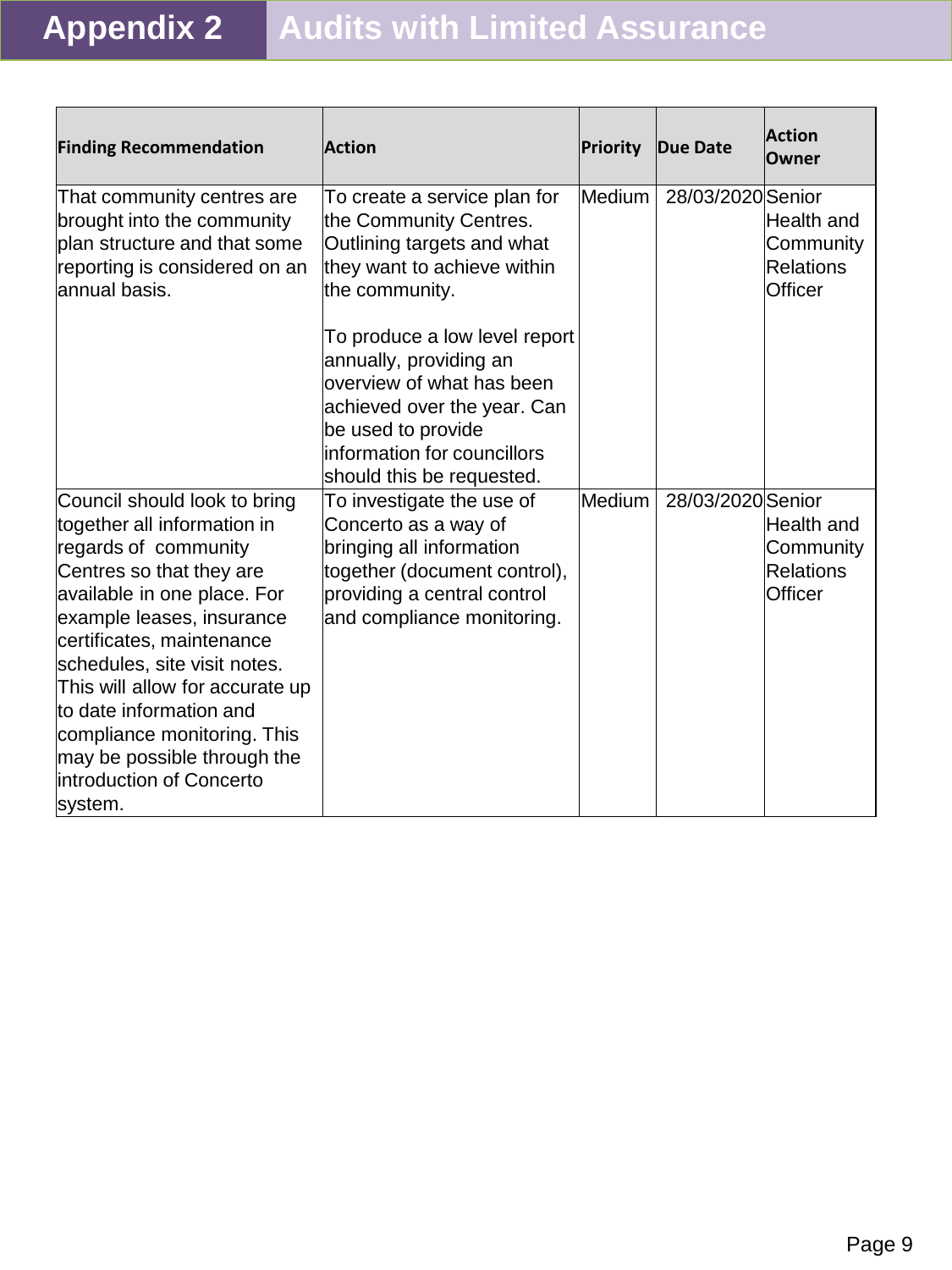| <b>Procurement</b> | <b>Risk</b>                                                                                                  | Rating<br>$(R-A-G)$            | Recommendations<br>High | Medium |
|--------------------|--------------------------------------------------------------------------------------------------------------|--------------------------------|-------------------------|--------|
| Card               | Procurement card users do not comply with agreed procedures<br>Procurement cards are not effectively managed | <b>Medium</b><br><b>Medium</b> |                         |        |
|                    | Purchases made on Procurement cards are not appropriate                                                      | <b>Medium</b>                  |                         |        |
|                    | Transactions are not processed / posted correctly within E-Financials                                        | Medium                         |                         |        |
|                    | Fraud risk is not managed                                                                                    | <b>Medium</b>                  |                         |        |
|                    | <b>TOTAL</b>                                                                                                 |                                |                         |        |

#### **Scope**

To provide assurance over the processes and controls in place around Procurement Cards to ensure that use is appropriate and transactions are reflected accurately and completely in the Council's accounts.

#### **Managing your risk**

Good risk management, including maintaining risk registers, helps the Council to identify, understand and reduce the chance of risks having a negative impact on achievement of its objectives. The Council currently has a fraud risk identified covering Procurement Cards – '6b Procurement and Contract Fraud (Payments)' which is currently amber. During the recent refresh brief discussions were held around whether to include the Procurement Card as a separate risk and it was concluded that it was not a significant risk to be recorded in it's own right.

The findings within the report should be considered when assessing the current status of this risk as many of the controls listed as being in place are not actually working in practice. Also further consideration should be given as to whether it is recorded as a risk in it's own right.

#### **Management Action Plan**

| <b>Finding Recommendation</b>                                                                                                                                                                                                | <b>Action</b>                                                                                                                                                                                                                              | Priority    | Due Date | <b>Action Owner</b>       |
|------------------------------------------------------------------------------------------------------------------------------------------------------------------------------------------------------------------------------|--------------------------------------------------------------------------------------------------------------------------------------------------------------------------------------------------------------------------------------------|-------------|----------|---------------------------|
| 1.1 Consideration is given to<br>removing the contactless<br>nature of the cards.<br>1.2 The processes for the<br>receipt of application forms<br>land cards is reviewed to<br>ascertain whether the risk can<br>be reduced. | NatWest will be contacted and<br>requested to remove the<br>contactless facility and also to<br>ascertain what the password on<br>the application form is used for.<br>If it is not required then this will<br>not be completed in future. | <b>High</b> |          | 31/05/2019 Admin Services |
| 2.1 Authorisers are reminded<br>lof the need to have all<br>transactions verified and<br>approved by a set date.<br>Where this date is not met<br>lthen further action is taken.                                             | Card Holders and Authorisers<br>are currently reminded and<br>chased for responses, this will<br>continue but any not received by<br>the 5th of the month will be<br>lreferred to the Business<br>Manager Financial Services to<br>chase.  | Medium      |          | 31/05/2019 Admin Services |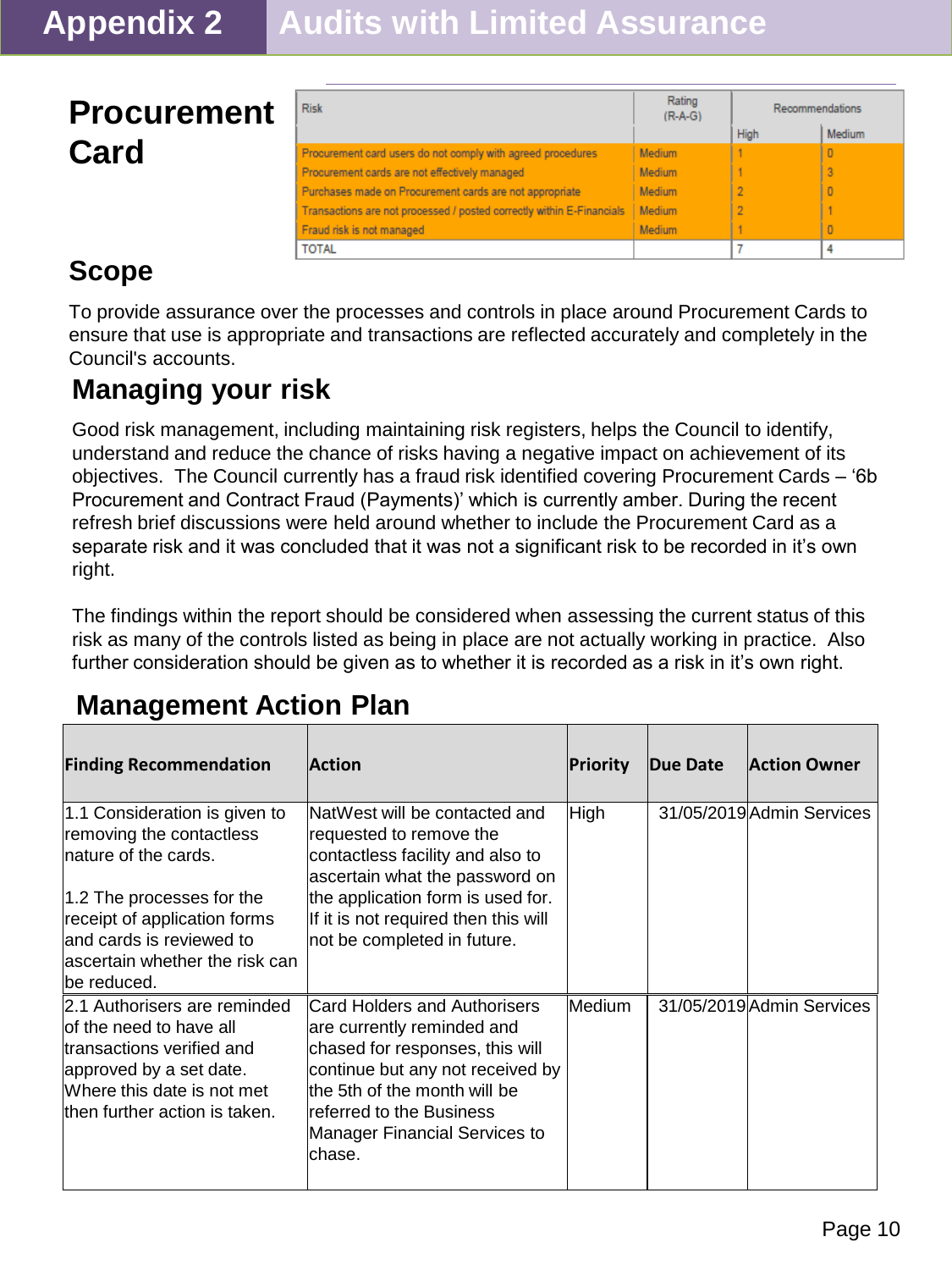| <b>Finding Recommendation</b>                                                                                                                                                                                                                                              | <b>Action</b>                                                                                                                                                                                                                                                                                                                                                                                                                                                                                                                    |        | <b>Priority Due Date</b> | <b>Action Owner</b>       |
|----------------------------------------------------------------------------------------------------------------------------------------------------------------------------------------------------------------------------------------------------------------------------|----------------------------------------------------------------------------------------------------------------------------------------------------------------------------------------------------------------------------------------------------------------------------------------------------------------------------------------------------------------------------------------------------------------------------------------------------------------------------------------------------------------------------------|--------|--------------------------|---------------------------|
| 2.2 The Portal is reviewed to<br>see if the codes available can<br>be restricted to only those<br>this is not possible then<br>authorisers are reminded to<br>check that expenditure is<br>correctly coded before they<br>authorise the transaction.                       | It is not agreed that the codes on<br>the portal are restricted as Admin<br>staff order on behalf of any service<br>relevant to the Card holder. If within the council and need access<br>to all codes.<br>The implementation of the revised<br>authorisation process will instruct<br>card holders to check the codes<br>from the email authorisation<br>against the authorised signatories<br>list (to be supplied by Business<br>Manager Financial Services) to<br>ensure that codes are only used by<br>authorised officers. | Medium |                          | 31/05/2019 Admin Services |
| 2.3 The procedure notes are<br>updated to reflect the changes updated.<br>made in the previous points.                                                                                                                                                                     | The procedure notes will be                                                                                                                                                                                                                                                                                                                                                                                                                                                                                                      | Medium |                          | 30/06/2019 Admin Services |
| 3.1 All cases of inappropriate<br>use of the purchase card are<br>referred to the Director<br>Resources or his appointed<br>representative for<br>consideration of further action.                                                                                         | This has been added to the<br>procedure notes.                                                                                                                                                                                                                                                                                                                                                                                                                                                                                   | High   |                          | 31/05/2019 Admin Services |
| 4.1 E-mail authorisation<br>requests are strengthened to<br>ensure that they contain all of<br>the information which requires<br>approval i.e. to have a card,<br>categories and limits. These<br>are saved to a shared area<br>where other relevant staff<br>have access. | This will be completed by setting up High<br>a standard form/e-mail including all<br>necessary information.                                                                                                                                                                                                                                                                                                                                                                                                                      |        |                          | 31/05/2019 Admin Services |
| 4.2 The process notes are<br>updated to reflect the revised<br>process including destroying<br>the application forms.                                                                                                                                                      | The process notes will be updated. High                                                                                                                                                                                                                                                                                                                                                                                                                                                                                          |        |                          | 31/05/2019 Admin Services |
| 4.3 When the Council moves<br>to a new system records are<br>maintained which authorise<br>the move over of current<br>users i.e. a signed list<br>together with limits.                                                                                                   | This may have been completed for<br>the 2012 change but not kept. If the<br>system is changed in the future a<br>record will be maintained and kept.                                                                                                                                                                                                                                                                                                                                                                             | High   |                          | 31/05/2019 Admin Services |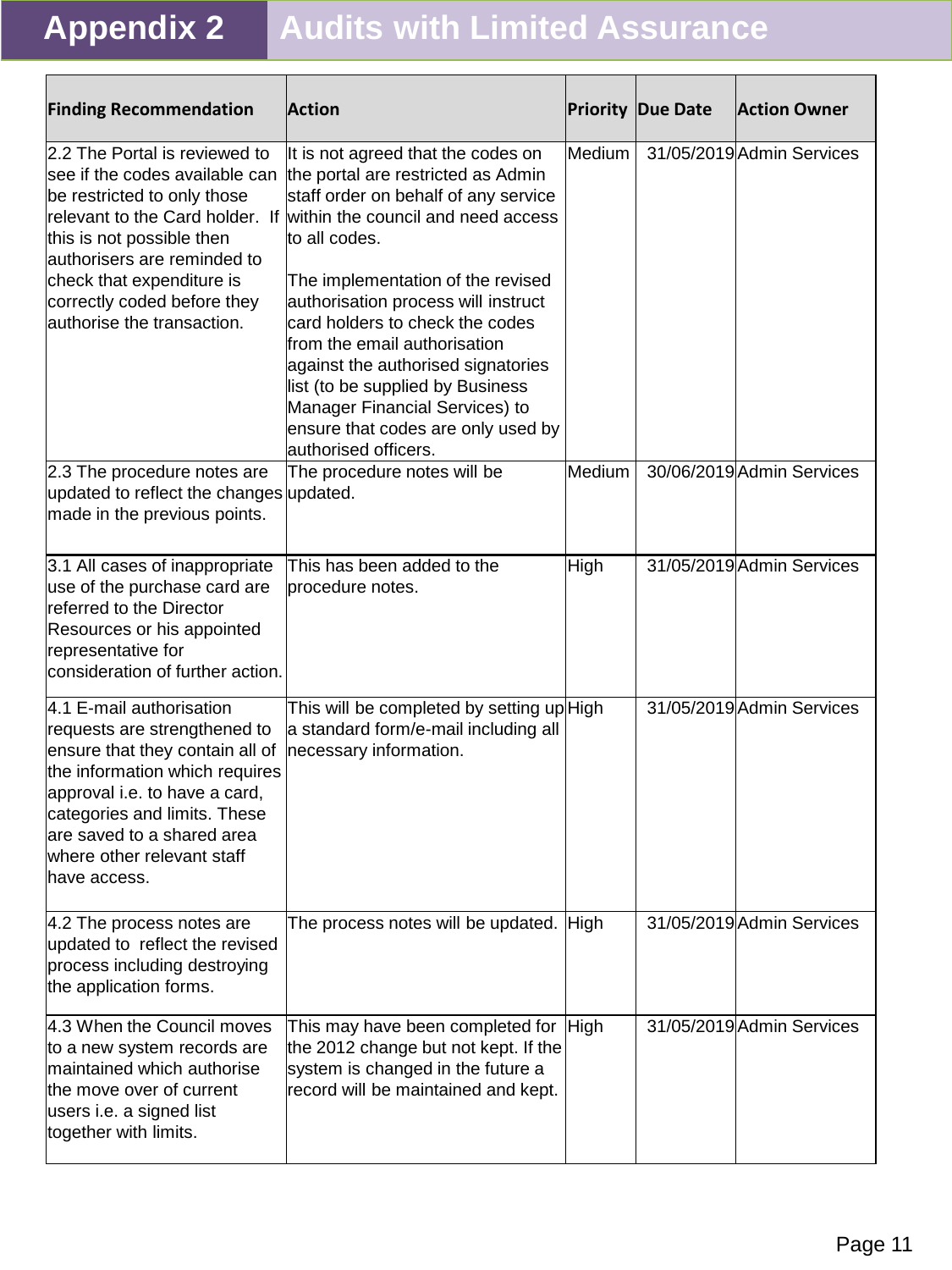| <b>Finding Recommendation</b>                                                                                                                                                                                                | <b>Action</b>                                                                                                                                                                                                                                                                                                                                                                                                                                                                                                                                                                                         | Priority | Due Date | <b>Action Owner</b>       |
|------------------------------------------------------------------------------------------------------------------------------------------------------------------------------------------------------------------------------|-------------------------------------------------------------------------------------------------------------------------------------------------------------------------------------------------------------------------------------------------------------------------------------------------------------------------------------------------------------------------------------------------------------------------------------------------------------------------------------------------------------------------------------------------------------------------------------------------------|----------|----------|---------------------------|
| 5.1. The card holder and<br>the card has been returned<br>and destroyed.                                                                                                                                                     | The cardholder or other relevant<br>administrator sign to say that person (Manager) will be asked to<br>sign the form and return the card.<br>This will be countersigned by the<br>administrator.                                                                                                                                                                                                                                                                                                                                                                                                     | Medium   |          | 31/05/2019 Admin Services |
| the bank confirming<br>cancellation is kept for at<br>least the current financial<br>year.                                                                                                                                   | 5.2. The letter received from The letters received from the bank<br>are now being scanned and kept.                                                                                                                                                                                                                                                                                                                                                                                                                                                                                                   | Medium   |          | 31/05/2019 Admin Services |
| 6.1 A review of cardholders<br>is carried out at least<br>issued to leavers have been<br>cancelled and all other cards<br>issued are still required.<br>Such a review includes<br>consideration of usage<br>during the year. | This will be completed. A review of Medium<br>card holders will be undertaken<br>annually to ensure that cards annually in September each year to<br>review appropriateness                                                                                                                                                                                                                                                                                                                                                                                                                           |          |          | 30/09/2019 Admin Services |
| 7.1 A review is undertaken of Notes will be updated and<br>the guidance notes to bring<br>them up-to-date. The<br>document is then annotated<br>with the review date, date of<br>next review and responsible<br>officer.     | annotated with the dates and<br>responsibility.                                                                                                                                                                                                                                                                                                                                                                                                                                                                                                                                                       | Medium   |          | 30/06/2019 Admin Services |
| 8.1 The monitoring process<br>is reviewed to ensure that<br>receipts are always present<br>to support expenditure and<br>expenditure is appropriate.                                                                         | The process is to be revised to<br>instruct authorisers to check<br>invoices and authorisation before<br>'authorising' on the system.<br>The new process will require all<br>purchases to be authorised by an<br>authorised officer in writing prior to<br>being made. Administrative<br>services will be provided with an<br>authorisation list including officers<br>and limits and will only accept<br>requests which comply with these.<br>All invoices and authorisation e-<br>mails are saved in the purchase<br>card folder. The process notes will<br>be amended to reflect these<br>changes. | High     |          | 30/06/2019 Admin Services |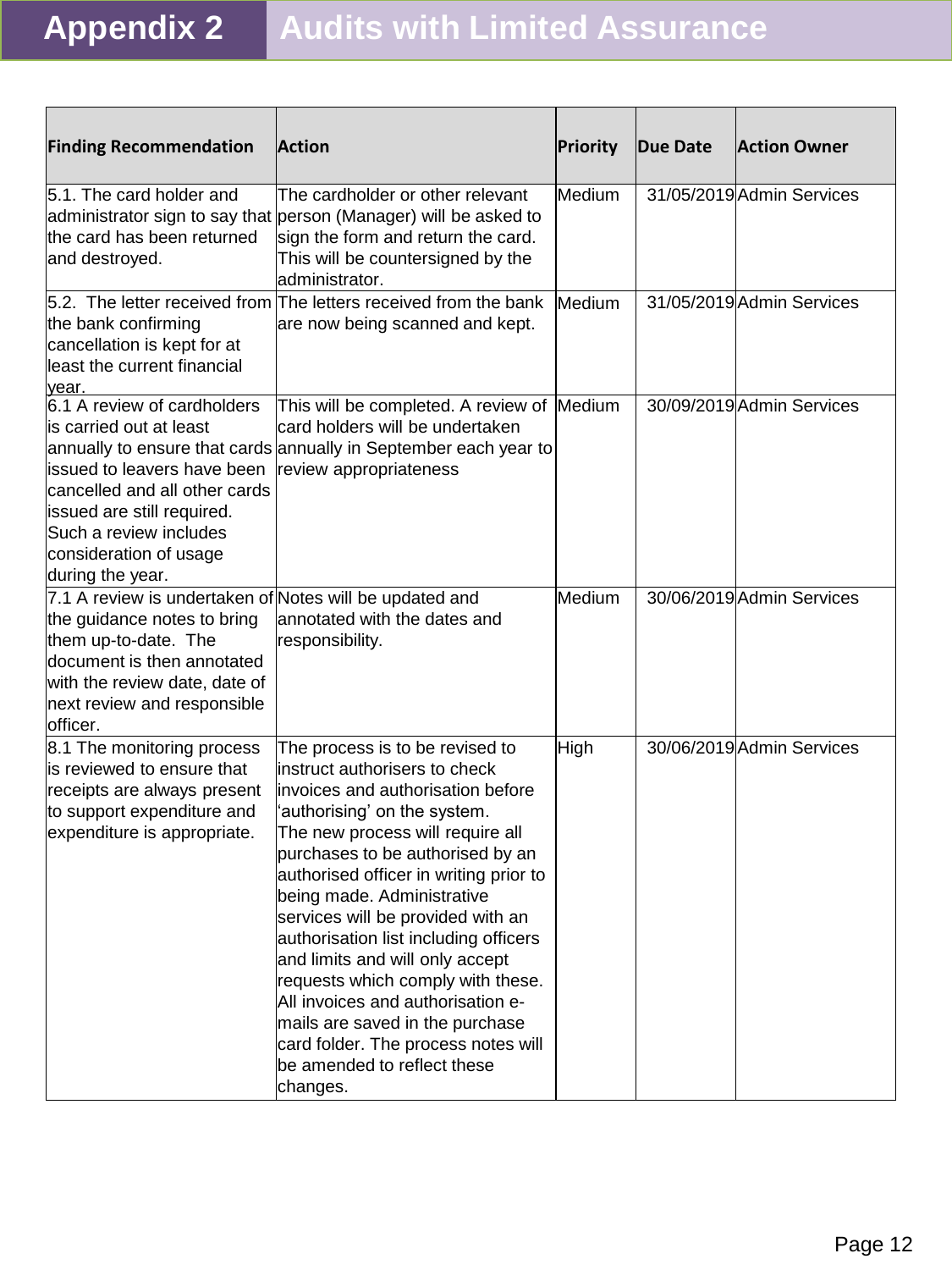| <b>Finding Recommendation</b>                                                                                                                                                                                                                                                                                                       | <b>Action</b>                                                                                                                                                                                                                                                                              | <b>Priority</b> | <b>Due Date</b>      | <b>Action Owner</b>                     |
|-------------------------------------------------------------------------------------------------------------------------------------------------------------------------------------------------------------------------------------------------------------------------------------------------------------------------------------|--------------------------------------------------------------------------------------------------------------------------------------------------------------------------------------------------------------------------------------------------------------------------------------------|-----------------|----------------------|-----------------------------------------|
| ascertain if the system can<br>be amended to ensure that<br>authorisers and verifiers<br>cannot be the same person.<br>If this is not possible then<br>checks are carried out to<br>ensure that this is not the<br>lcase.                                                                                                           | 9.1 Checks are carried out to NatWest will be contacted to see if the High<br>system allows this and whether it can<br>be changed.                                                                                                                                                         |                 |                      | 31/05/2019 Admin Services               |
| 10.1 Purchase card holders<br>are reminded that VAT must<br>be split on the portal and<br>proper VAT receipts<br>obtained and attached.<br>Confirmation of Order and<br>links to receipts are not<br>acceptable.<br>10.2 Authorisers are<br>reminded that they should<br>check that VAT receipts are<br>present where VAT is split. | Current procedure notes include<br>details on what need to be included<br>on a valid VAT receipt. Details relating<br>to a valid VAT invoices will be<br>included within the procedure notes<br>distributed to all card holders and<br>authorisers once updated with all<br>other actions. | High            | 30/06/2019 Financial | Services,<br><b>Business</b><br>Manager |
| 11.1 Cardholders are<br>reminded to attach receipts<br>for all expenditure and name<br>the files in accordance with<br>the guidance.                                                                                                                                                                                                | A new process is being implemented<br>which will change the way receipts<br>are saved and checked. As part of this<br>process the guidance will be updated<br>and recirculated.                                                                                                            | High            |                      | 30/06/2019 Admin Services               |
| 11.2 Consideration is given<br>to changing the naming of<br>the scanned receipts to be<br>prefixed with the cardholder<br>initials and then include the<br>supplier and value. This will<br>aide authorisers to identify<br>receipts easily related to<br>their cardholders.                                                        | Dependent on if can be changed on<br>the portal. Procedure notes to be<br>updated accordingly                                                                                                                                                                                              | High            |                      | 30/06/2019 Admin Services               |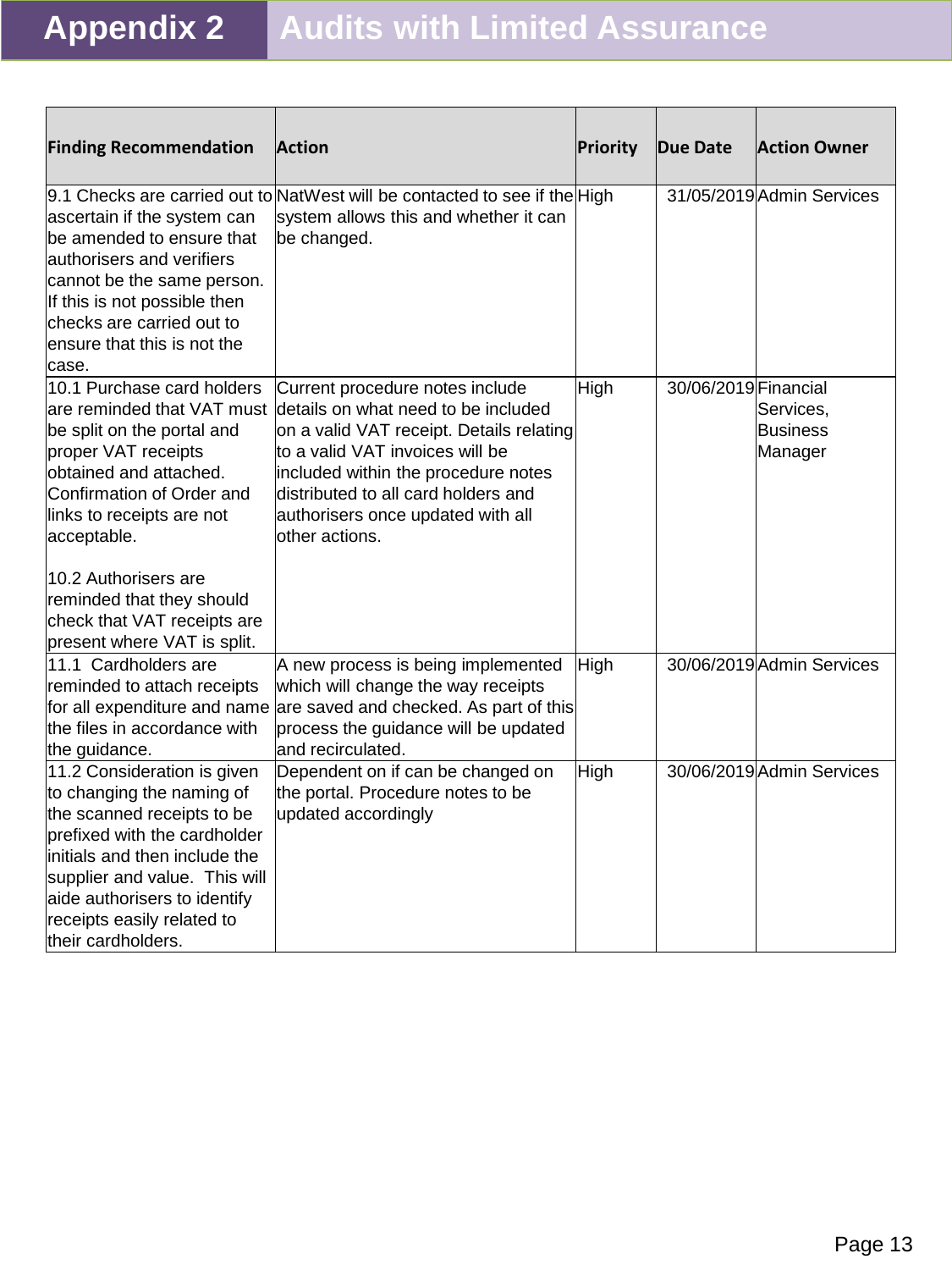#### **Outstanding Audit Actions for all audits at 31 October 2019**



**All Actions remaining to be implemented**

**High Priority Actions remaining to be implemented**



#### **Medium Priority Actions remaining to be implemented**

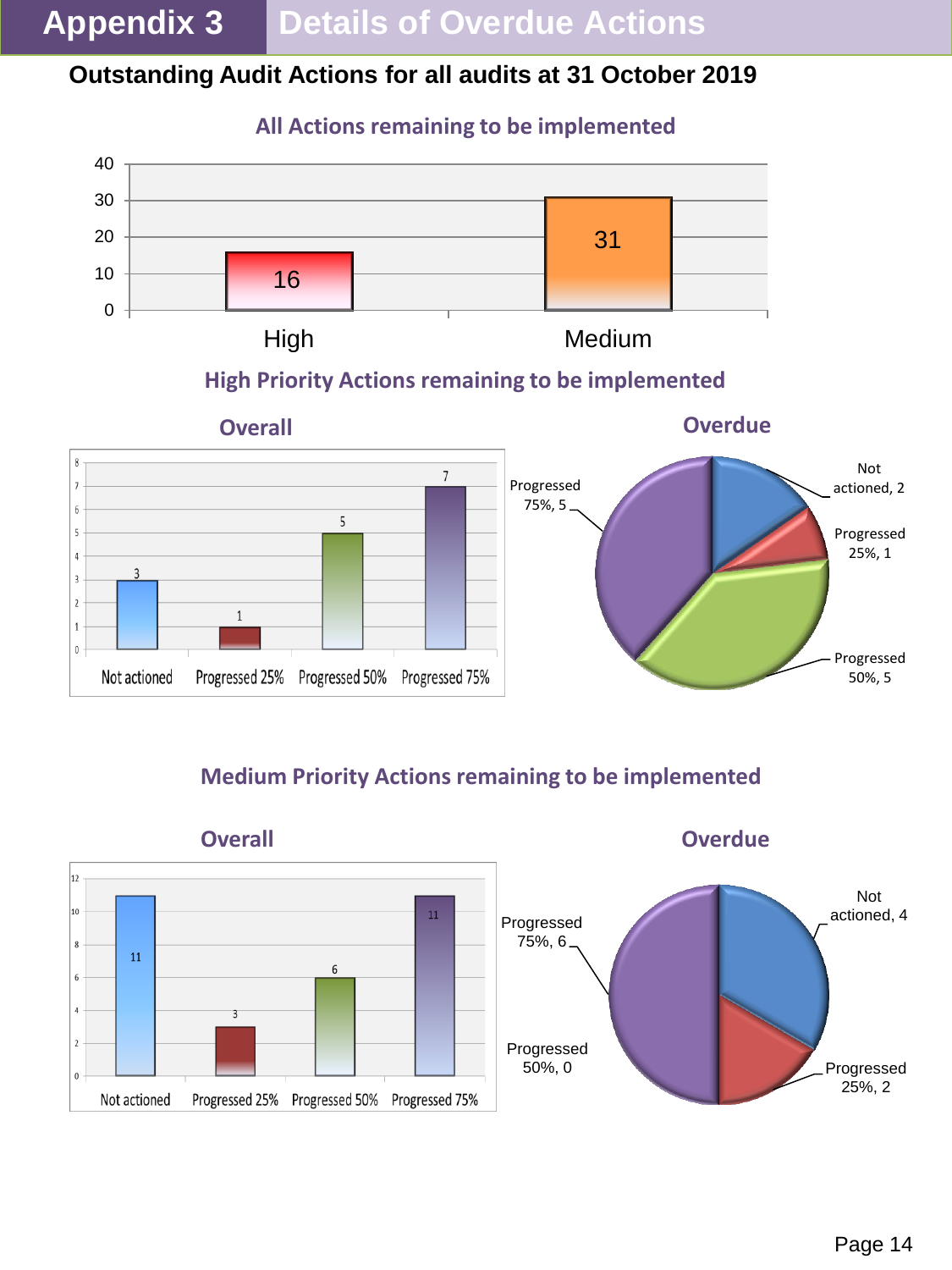#### **List of High Overdue Actions**

| <b>Audit</b>                                   | <b>Action</b>                                                                                                                                                                                                                                                                  | <b>Date</b> | <b>Revised Due</b><br>Date | <b>Action Owner</b>                           |
|------------------------------------------------|--------------------------------------------------------------------------------------------------------------------------------------------------------------------------------------------------------------------------------------------------------------------------------|-------------|----------------------------|-----------------------------------------------|
| Compliance - PCI DSS<br>Follow Up              | NSDC 2017/18-03 - ICT The appropriate Self Assessment<br>Questionnaire will be completed following<br>the establishment of the scoping exercise<br>and resolving the availability of any portal<br>with the bank.                                                              | 30/09/2018  | 30/04/2019                 | Interim ICT Manager                           |
| NSDC 2018/19-10a -<br><b>IT Governance</b>     | A suite of policies has now been<br>developed and is now available on the<br>intranet. The Interim ICT Manager<br>periodically reviews all ICT related<br>policies in conjunction with the Information<br>Governance Officer, and is due to refresh<br>the current policy set. | 30/09/2019  | 30/09/2019                 | Interim ICT Manager                           |
| NSDC 2018/19-25 -<br><b>Cyber Security</b>     | A revised incident response plan will be<br>developed. The review will consult the<br><b>Council's Information Governance</b><br>Manager.                                                                                                                                      | 31/05/2019  | 31/05/2019                 | Interim ICT Manager                           |
| NSDC 2018/19-25 -<br>Cyber Security            | The Assistant ICT Manager will speak<br>with the relevant Business Continuity staff<br>to ensure that there is a mutual<br>awareness of procedures and<br>expectations, with a view to undertaking a<br>test of the cyber security arrangements.                               | 30/06/2019  | 31/07/2019                 | Interim ICT Manager                           |
| NSDC 2018/19-25 -<br><b>Cyber Security</b>     | A Security Information and Event<br>Management solution will be investigated<br>and a preferred solution identified.                                                                                                                                                           | 31/07/2019  | 31/07/2019                 | Interim ICT<br>Manager                        |
| NSDC 2018/19-25 -<br>Cyber Security            | Audit policies on servers will be<br>configured to best practice                                                                                                                                                                                                               | 31/05/2019  | 31/07/2019                 | Interim ICT<br>Manager                        |
| NSDC 2018/19-05 -<br><b>Emergency Planning</b> | Train new starters early in their induction<br>process.                                                                                                                                                                                                                        | 30/09/2019  | 30/09/2019                 | Business Manager,<br>Public Protection        |
| NSDC 2018/19-05 -<br>Emergency Planning        | Explore methods of educating all<br>employees to ensure that they are aware<br>of each alarm and what they are required<br>to do to respond.                                                                                                                                   | 30/06/2019  | 30/06/2019                 | Business Manager,<br>Public Protection        |
| NSDC 2018/19-05 -<br>Emergency Planning        | Establish lockdown procedure training for $30/06/2019$ $30/06/2019$<br>all employees increasing awareness.                                                                                                                                                                     |             |                            | Business Manager,<br>Public Protection        |
| NSDC 2018/19-05 -<br>Emergency Planning        | Develop a notification system to inform<br>employees.                                                                                                                                                                                                                          | 30/06/2019  | 30/06/2019                 | Business Manager,<br>Public Protection        |
| NSDC 2018/19-05 -<br><b>Emergency Planning</b> | Test the lockdown procedure to find areas 30/06/2019<br>that require improvement.                                                                                                                                                                                              |             | 30/06/2019                 | Business Manager,<br>Public Protection        |
| NSDC 2018/19-13 -<br><b>Key Controls</b>       | An updated post final reminder/notice<br>policy will be compiled including a<br>flowchart as suggested.                                                                                                                                                                        | 31/07/2019  | 31/07/2019                 | Business Manager,<br>Revenues and<br>Benefits |
| NSDC 2018/19-13 -<br>Key Controls              | A monitored process will be put into place 31/07/2019<br>to achieve the recommendation.                                                                                                                                                                                        |             | 31/07/2019                 | Business Manager,<br>Revenues and<br>Benefits |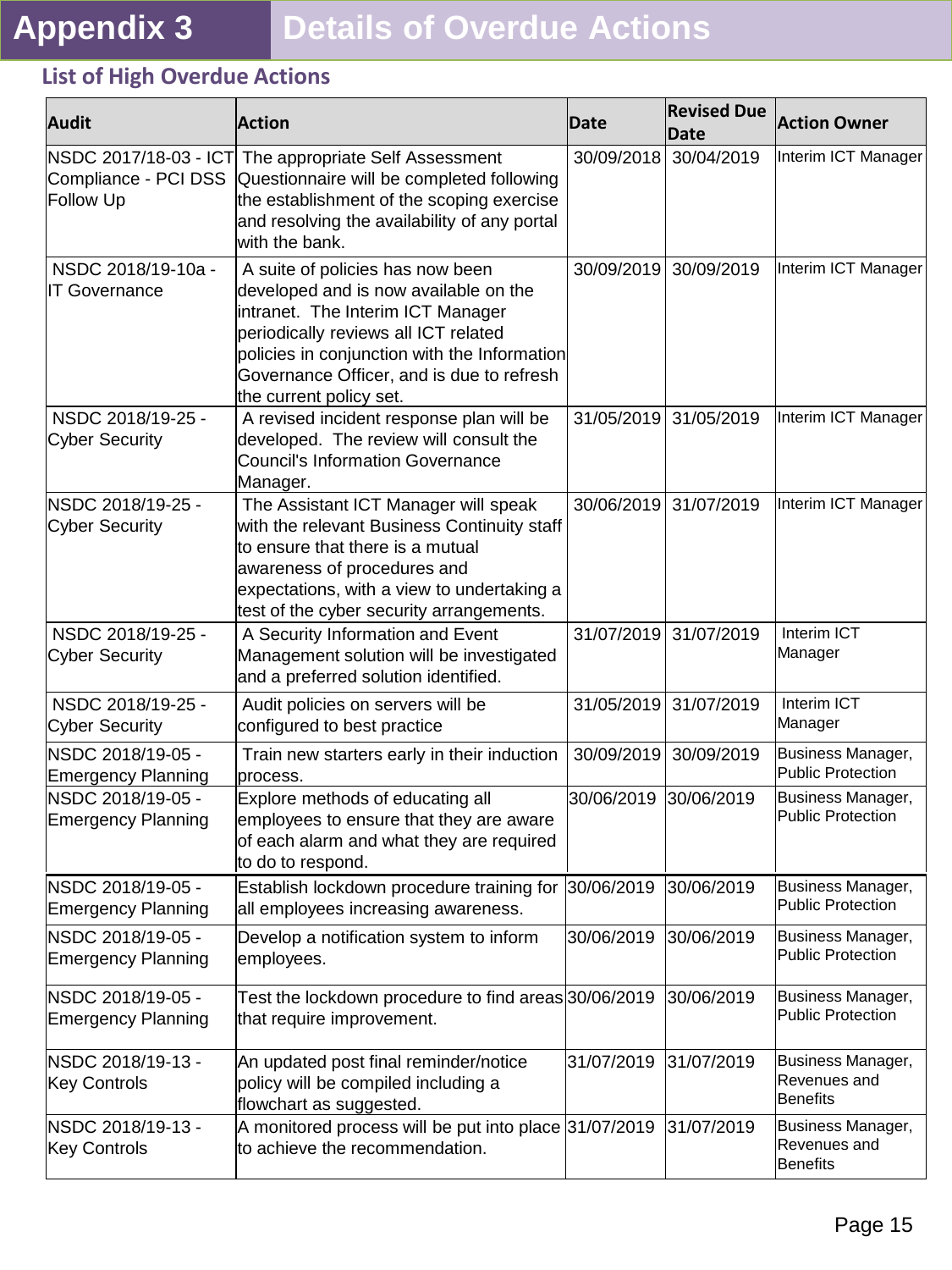## **Appendix 4 2019/20 Audit Plan to date**

| Area                                                                                                                  | Indicative Scope                                                                                                                                                                                                                                                                                                                                          | Planned<br><b>Start Date Start Date</b> | <b>Actual</b> | Final<br><b>Report</b><br><b>Issued</b> | <b>Current Status</b><br><b>Assurance</b><br>Opinion                                   |
|-----------------------------------------------------------------------------------------------------------------------|-----------------------------------------------------------------------------------------------------------------------------------------------------------------------------------------------------------------------------------------------------------------------------------------------------------------------------------------------------------|-----------------------------------------|---------------|-----------------------------------------|----------------------------------------------------------------------------------------|
| Commercialisation                                                                                                     | There is a clear strategy and action plan in place<br>covering the Council's commercial aspirations<br>and this conforms with the relevant legislation.                                                                                                                                                                                                   | Apr-19                                  | <b>Jul-19</b> |                                         | Testing nearly<br>completed                                                            |
| Mansfield Crematorium                                                                                                 | Completion of the audit of the Mansfield<br>Crematorium Accounts                                                                                                                                                                                                                                                                                          | Apr-19                                  | Apr-19        | Apr-19                                  | Complete                                                                               |
| <b>Customer Comments</b>                                                                                              | To review the process in place for the receipt of<br>customer comments/complaints and provide<br>lassurance that these are dealt with in<br>accordance with the Councils processes and<br>used to inform future service improvements.                                                                                                                     | May-19                                  | Apr-19        | <b>Jul-19</b>                           | Substantial<br>(Completed)                                                             |
| Pay and grading                                                                                                       | To review the process for implementing the<br>revised pay and grading structure to provide<br>assurance that it has been approved and<br>implemented correctly.                                                                                                                                                                                           | <b>May-19</b>                           | Apr-19        | <b>Jun-19</b>                           | High<br>(Completed)                                                                    |
| Financial Strategy and<br>Modelling                                                                                   | To review the financial strategy and provide<br>assurance that it is accurate, compliant and<br>assumptions are realistic, documented and<br>tested. Appropriate approval has been<br><b>l</b> obtained.                                                                                                                                                  | $Jun-19$                                | $Jun-19$      | <b>Jul-19</b>                           | <b>High</b><br>(Completed)                                                             |
| <b>Community Centres</b>                                                                                              | Review of the processes in place which ensure<br>compliance with lease and occupiers liabilities<br>providing the Council with assurance over their<br>assets.                                                                                                                                                                                            | <b>Jun-19</b>                           | <b>Jun-19</b> | Oct-19                                  | Limited<br>(Completed)                                                                 |
| <b>Building Control</b>                                                                                               | There are effective monitoring arrangements in<br>place which ensure that the residents of the<br>district are getting the service expected and<br>included within the agreement.                                                                                                                                                                         | $Jun-19$                                | Aug-19        |                                         | <b>Draft Report</b>                                                                    |
| <b>Newark Cattlemarket</b>                                                                                            | Completion of the rent calculation for 2018/19                                                                                                                                                                                                                                                                                                            | <b>Jun-19</b>                           | <b>Jun-19</b> | <b>Jun-19</b>                           | Completed                                                                              |
| Corporate Planning                                                                                                    | To provide assurance that there is a corporate<br>plan in place which clearly links to the priorities<br>of the Council, activities completed by Business<br>Units and how achievement of the priorities are<br>measured - the golden thread.                                                                                                             | <b>Jul-19</b>                           |               |                                         | Planned                                                                                |
| ICT Incident Management                                                                                               | To provide assurance that there is a consistent<br>and effective approach to the management of<br>incidents and cyber security events, including<br>communication on security events and<br>weaknesses.                                                                                                                                                   | <b>Jul-19</b>                           |               |                                         | In progress<br>Changed to<br>September due<br>to client<br>capacity                    |
| Workforce changes and<br>succession planning within<br>the Council including<br>changes within the<br>management team | The Council has a workforce plan in place which<br>meets the changing needs of the Council and<br>the demographic and skills of staff. There is<br>also a plan in place for succession planning of<br>key staff identifying positions which hold the<br>greatest risk if vacant i.e. specialist knowledge,<br>statutory responsibility, lone workers etc. | Aug-19                                  |               |                                         | Changed to<br>February<br>following<br>request by<br>Auditee and<br>approval by<br>NW. |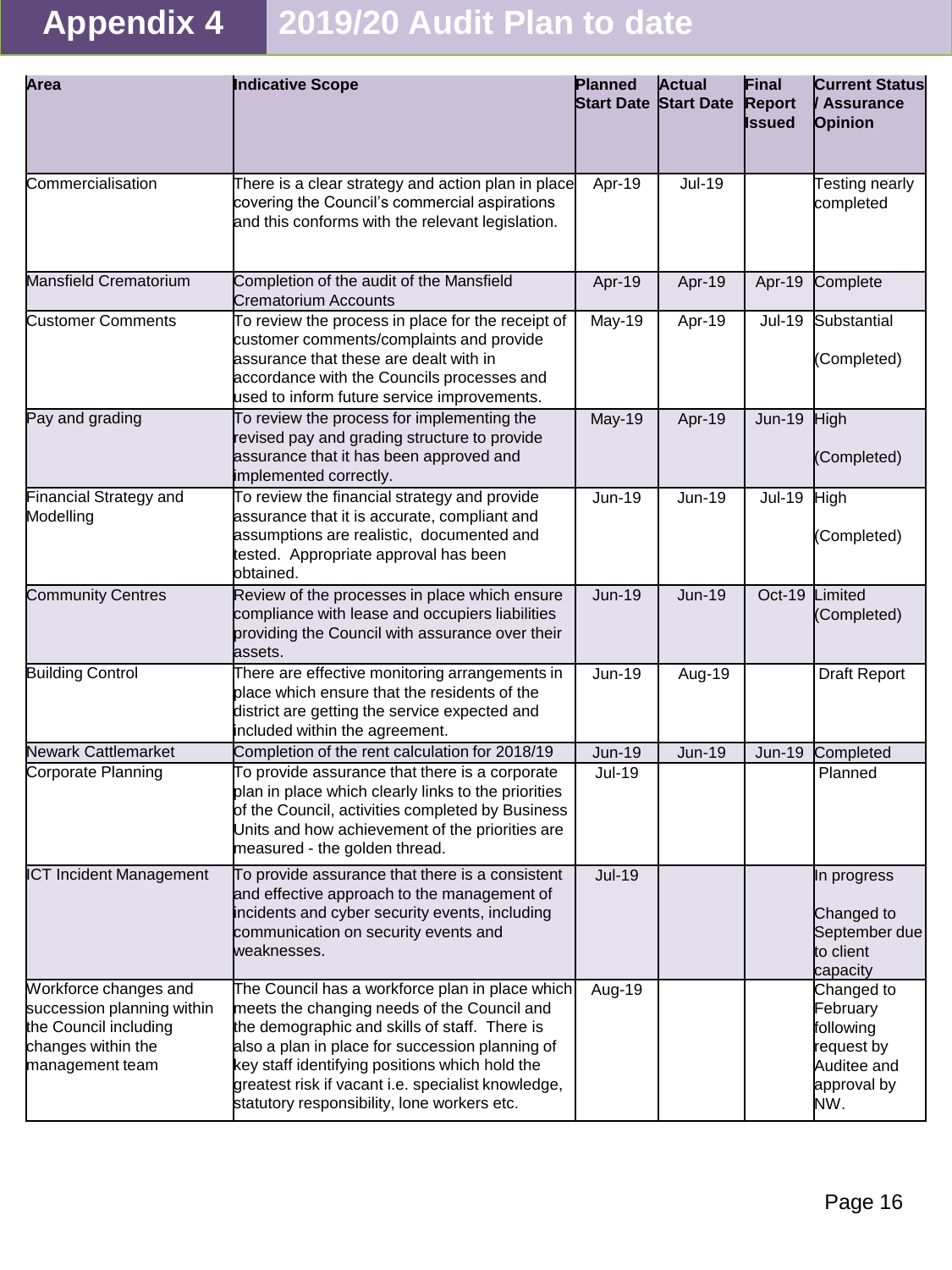## **Appendix 4 2019/20 Audit Plan to date**

| Area                                       | Indicative Scope                                                                                                                                                                                                                                                                                                                     | <b>Planned</b><br><b>Start Date Start Date</b> | <b>Actual</b> | Final<br><b>Report</b><br>Issued | <b>Current Status</b><br><b>Assurance</b><br>Opinion |
|--------------------------------------------|--------------------------------------------------------------------------------------------------------------------------------------------------------------------------------------------------------------------------------------------------------------------------------------------------------------------------------------|------------------------------------------------|---------------|----------------------------------|------------------------------------------------------|
| Performance                                | To provide assurance that the performance<br>process is effective and has a clear link with the<br>Councils' corporate plan. To follow up the<br>recommendations made within the previous<br>report which received a Limited assurance<br>rating.                                                                                    | $Sep-19$                                       |               |                                  | Planned                                              |
| <b>Buttermarket</b>                        | To provide assurance that there is effective<br>management of the Buttermarket to ensure that<br>it meets the objectives of the Council.                                                                                                                                                                                             | <b>Sep-19</b>                                  | Oct-19        |                                  | Terms of<br>reference                                |
| Gilstrap                                   | Independent Examination of the Gilstrap<br>accounts in accordance with S145 of the<br>Charities Act 2011.                                                                                                                                                                                                                            | Sep-19                                         | Sep-19        |                                  | Sep-19 Completed                                     |
| <b>Budgetary Control</b><br>/Management    | To provide assurance that the budgets are set in<br>accordance with the financial strategy and<br>Council priorities with accurate reporting and<br>monitoring.                                                                                                                                                                      | $Oct-19$                                       |               |                                  | Deferred until<br>Financial year<br>2020/21          |
| Procurement                                | To provide assurance over the new<br>arrangements in place for procurement.                                                                                                                                                                                                                                                          | Oct-19                                         |               |                                  | Planned                                              |
| ICT Patch Management and<br>Change Control | To provide assurance that established<br>organisational processes for patch management<br>and change control are followed and that the<br>systems upon which the Council relies are<br>routinely and regularly checked for<br>vulnerabilities with remedial actions being<br>promptly taken where vulnerabilities are<br>identified. | <b>Oct-19</b>                                  |               |                                  | In progress                                          |
| <b>Combined Assurance</b>                  | Updating the assurance map and completing the<br>Combined Assurance report.                                                                                                                                                                                                                                                          | Oct-19                                         | Oct-19        |                                  | In progress                                          |
| <b>Key Control Testing</b>                 | Delivery of key control testing to enable Head of<br>Internal Audit to form an opinion on the<br>Council's financial control environment.                                                                                                                                                                                            | <b>Nov-19</b>                                  | Oct-19        |                                  | In progress                                          |
| Capital Programme                          | To provide assurance that the capital<br>programme is appropriately approved, financed<br>and reported.                                                                                                                                                                                                                              | <b>Jan-20</b>                                  |               |                                  | Planned                                              |
| <b>Newark Cattlemarket</b>                 | The provide assurance that the arrangements in<br>place for the management of the cattlemarket<br>ensure that the income is collected in<br>accordance with the lease and the terms of the<br>lease are adhered to. The council ensures that<br>the current use and lease supports it's priorities<br>on regeneration for the town.  | <b>Jan-20</b>                                  |               |                                  | Cancelled                                            |
| <b>Housing Options</b>                     | To provide assurance that the homelessness<br>service is meeting it's objectives and priorities<br>and complies with legislation. The project for<br>the provision of temporary accommodation is<br>well managed and complies with Council<br>processes.                                                                             | <b>Jan-20</b>                                  |               |                                  | Planned                                              |